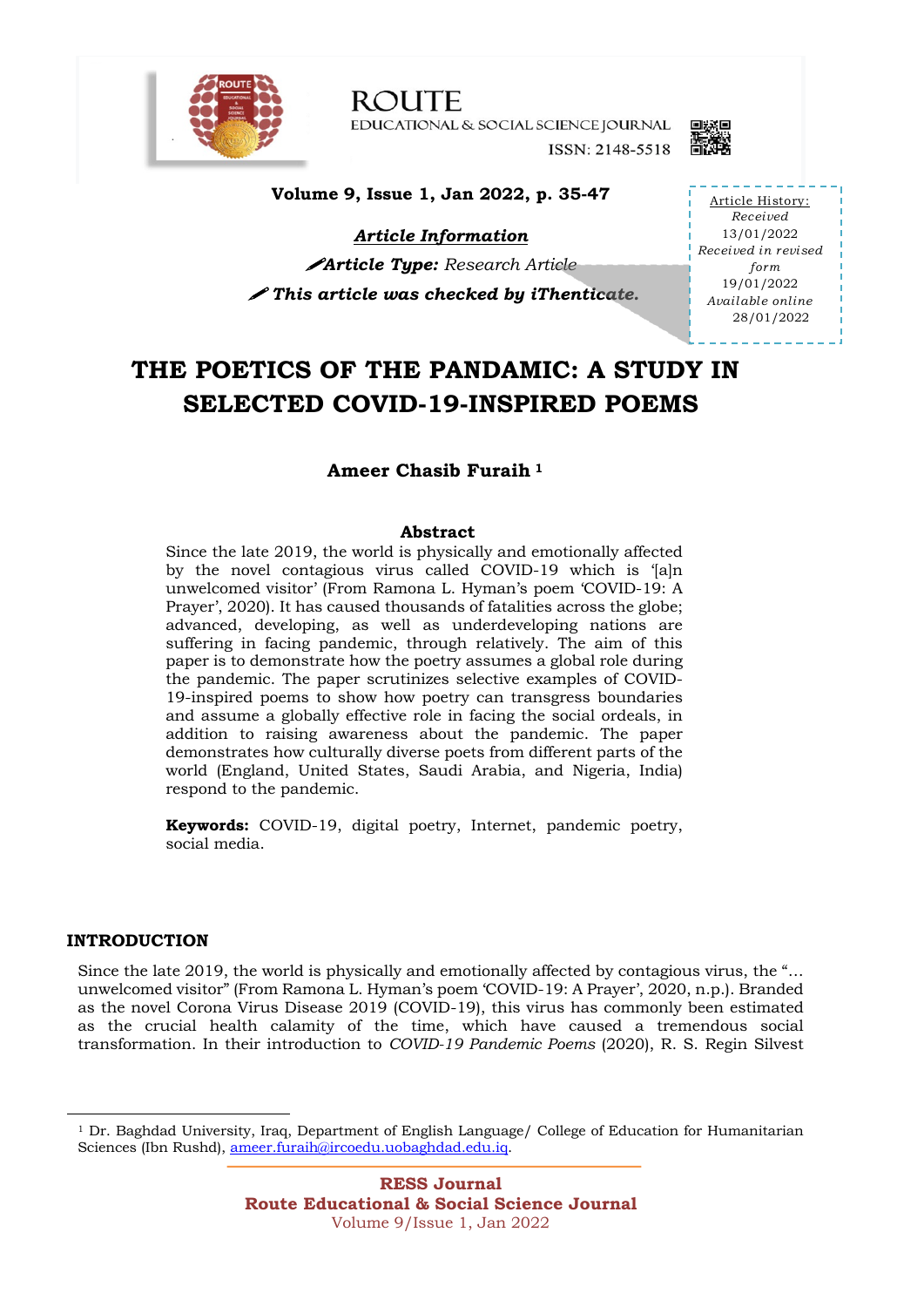and John Charles Ryan argue that the pandemic<sup>2</sup> is "the greatest challenge we have faced since World War Two" (2020, p. 5). Theories about the genesis or causes of COVID-19 are varied. But the most widespread story about it is this: At the end of 2019, a novel coronavirus was identified as "the cause of a cluster of pneumonia cases in Wuhan," a city in the Hubei Province of China (Silvest and Ryan, 2020, p. 5). This virus has speedily propagated, resulting in an epidemic not only throughout China, but also in several other countries across the world. This can be seen in the rapidly increasing number of cases globally. Following the Chinese government notification to the World Health Organisation (WHO) that a bunch of mysterious viral pneumonia cases appeared in the city of Wuhan, WHO declared COVID-19 "a pandemic and warned nations around the world to adopt strict preventative measures to halt its spread" (Silvest et. Al, 2020, p. 6). Full or partial curfew have been periodically announced by many countries because the pandemic has caused thousands of fatalities across the globe.

In fact, the story related to the genesis of COVID-19 has even been politicised and used in some sort of what I may call a twenty first century Cold War between China and the United States. This can be seen lucidly in the announcements of the ex-President of the United States Donald Tramp, especially on social media. On 17 March, 2020, Trump tweets in his official account the following in which he tagged the pandemic a "Chinese Virus": "The United States will be powerfully supporting those industries, like Airlines and others, that are particularly affected by the Chinese Virus. We will be stronger than ever before!" (Tramp, 2020). China, however, have defended itself through diplomatic channels against Tramp's claims as shown recently on social media and news.

As Sophie Cooper, a nine-year old girl from London, puts it: "The world is changing every day/ To a place I once knew is not the same" (Cooper, 2020, n.p). During the pandemic, people have suffered not only from severe economic crisis, but also from psychological depression as they are losing their jobs, not to mention the disentanglement in the social and (in some cases) familial connections. People's life-long routines and habits have been reconsidered, and even their working, teaching-learning style, to mention but a few, have been adapted to a totally novel (mostly computerized) style. Indigenous communities across the globe also have had their share during the pandemic. They felt the social "shift" brought by the pandemic. Tasmanian Stella Prize-winner Heather Rose proclaims that "I think COVID-19 has given us a really interesting shift in values. We've been able to see what makes our communities work and what doesn't" (as cited in Reich, 2020, n.p.). Shuar leader Maria Clara Sharupi Jua reflects on the impact of the lockdown on her:

> My personal life has radically changed: economically, socially, culturally and personally. Although I have always fought against gender, ethnic, and social-class barriers, Covid-19 has once again placed me at society's margins. My daily thoughts and actions focus on how to elevate the spirits of my children and other family members by trying to keeping hope though songs, poems and painting – all activities that have accompanied me as female household head and warrior woman (Sharupi Jua & Tomaselli, 2020, p.n, "Interview")

The current pandemic is fatal as is "Stealing breath from the Beautiful/ Demanding Distance. Quarantine. /Masks. Gloves. Death" (From Ramona L. Hyman's poem "COVID-19: A Prayer", 2020, n.p). In response to this, humanity needed a systematic and well-prepared global response to deal with coronavirus. Advanced, developing, underdeveloping nations have been suffering, though relatively, while facing this microscopic killer. This has called for global collaborations among governments to reduce the infectious potentialities of the virus. World Health Organisation (WHO), media, universalities, NGOs, among others, have been playing an influential part in raising people's awareness about the deadly threat of the pandemic. They advise people to improve their protective measures to maintain their health and keep social

crossing international boundaries and usually affecting a large number of people".

<sup>2</sup> In *<sup>A</sup> Dictionary of Epidemiology* (Last, 2001), a pandemic is defined as "an epidemic occurring worldwide, or over a very wide area,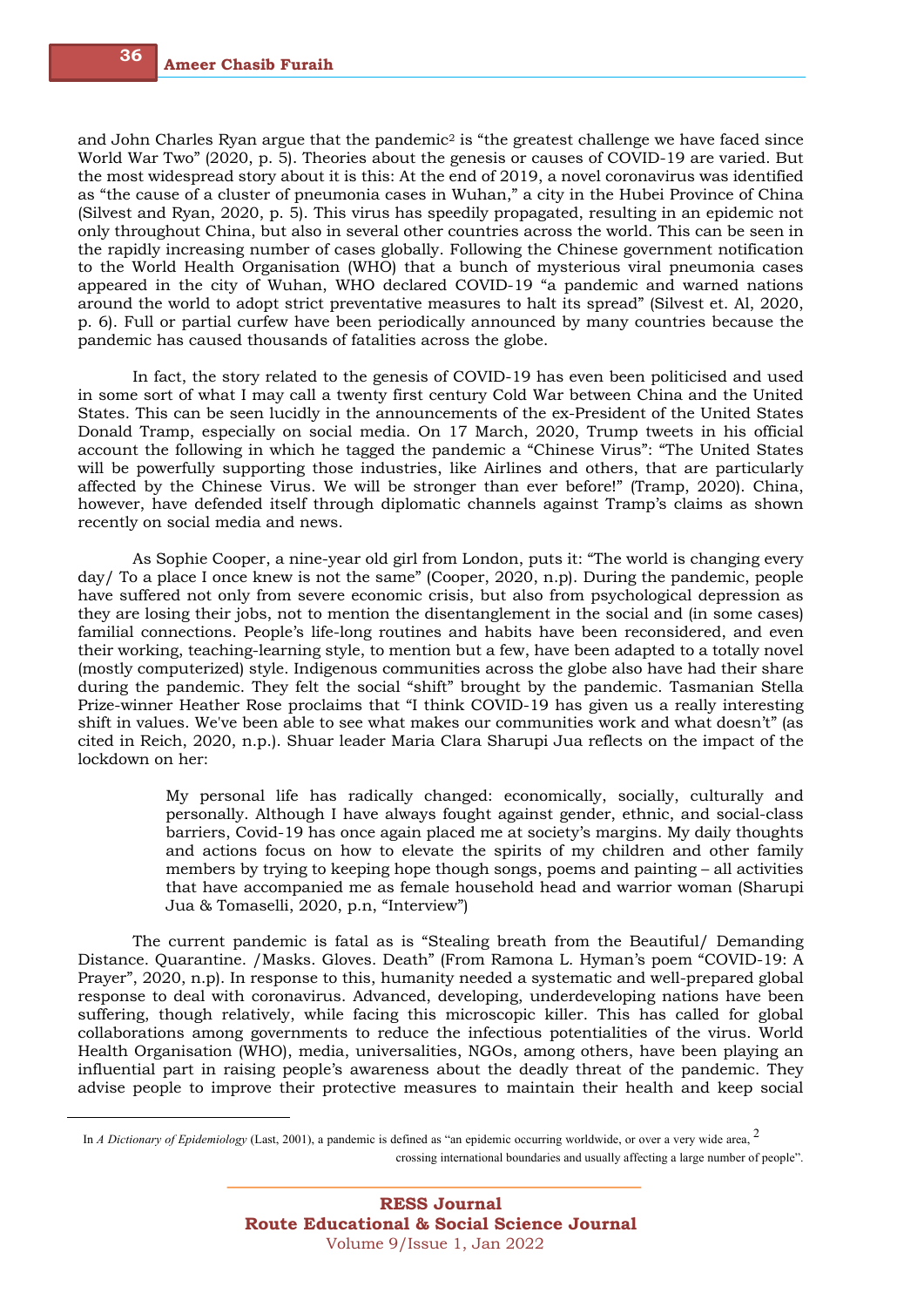distancing. Many world-leading companies participated in supporting the global "Stay Home" campaign. People have soon been realized that the pandemic is more than something happening elsewhere. To protect themselves, many people have, though relatively, responded to the "Stay Home" campaign and confined themselves at home, except those working in the health services: "We have to stay home to keep us safe, / But doctors and nurses are working till late" (From Sophie Cooper poem, 2020, n.p.).

## **METHOD AND MATERIALS**

But what is the role of poetry/ poets in the globalized "Stay-Home" campaign? This paper, which is analytical in nature, scrutinizes selective examples of COVID-19-inspired poems to show how poetry can transgress boundaries and assume a *globally* effective role in facing the social ordeals, in addition to raising awareness about the pandemic. By adopting the close reading technique, the paper demonstrates how culturally diverse poets from different parts of the world (England, United States, Saudi Arabia, and Nigeria, India) respond to the pandemic. However, it should be mentioned that the poets chosen for this article do not represent the whole spectrum of the poets who write in response to, or emerged during, COVID-19.

#### **LITERATURE REVIEW**

Most of the poets selected for this study are relatively emerging poets from different parts of the globe, some of whom even did not intend or expect their poetry to be published or known beyond social media platforms. Therefore, there are little critical studies on the works of these poets. I adopt a close reading, formalist approach in analyzing their poems.

# **RESULT AND DISCUSSION The Digitalized, Pandemic Poetics**

To begin with, the old or traditional notion of literacy, that is reading and writing competency, has recently been expanded. Due to the advent of technology and the Internet, literacy has come to indicate a totally different meaning, that is "fluency in reading and creating electronic media" (Hughes, 2007, p. 1). The question here is that what happens when poets have a literacy in the expanded sense? During the lockdown, many emerging and critically acclaimed poets have gone beyond the traditional way of publishing poetry, or reading it face to face in literary occasions or gatherings. These poets make use of the high-tech tools (computer and the Internet, among them) and post their poems online through various social media platforms. Thematically speaking, their poems are related to the life of people during the  $21<sup>st</sup>$  century pandemic. These poems ring with a sense of resilience and defiance, gratitude, and appreciation, not to mention a sense of reflection and renewal. This poetry is now commonly known as the pandemic poetry. As far as form is concerned, this poetry is vividly a computerized version of poetry, disseminated mostly through social media platforms. However, this does not mean that this e-poetry has little if any affiliation with the digital poetry. It seems that the former poetry can be seen as an integral part of an established (non-) literary field called digital humanities, which is a broad multidisciplinary field "dedicated to understanding the intersection between information technology and the traditional humanities" (Cuddon, 2013, p. 204).

However, I have noticed a slight difference between long-established digital poetry and the e-poetry of the pandemic. The difference lies in the fact that the latter poetry, though computerized and publicized through World Wide Web, has not been *heavily* sophisticated using voice over, graphics, animation, hyperlinks, and the like, as is the case with most pre-COVID-19 digital poetry. Most pandemic poems are basically texts posted through various social media platforms. However, unlike digital poetry that sometimes requires an active, collaborative reader for the text to take place, pandemic poetry does not require that; the reader's part in the creation of the text is passive. Sometimes, these poems are recorded or contextualized and publish in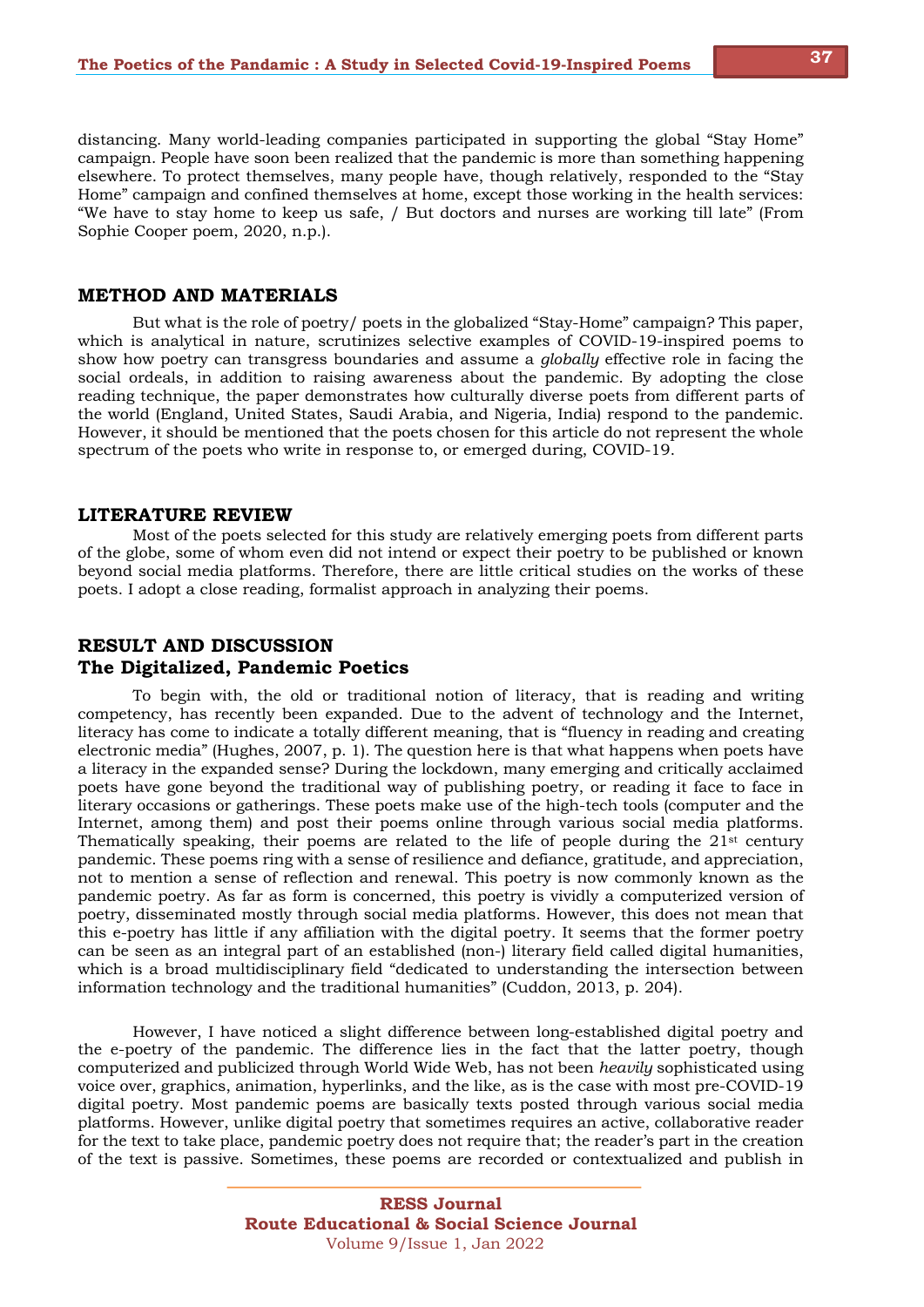private channels on YouTube. The pandemic poetry as a result becomes a combination of heterogenous semiotic systems; sound/ narration of poetry and background images which accompanied the video recording are the most common in the pandemic poetry (see for instance "Pandemic/ Spoken Word Poetry" by Adam Roa (2020) https://www.youtube.com/watch?v=FYGyP5736fY).

It should be noted that the Internet networks and social media make the publishing task of the emerging poets attainable. In his article "Community Development in the Cybersociety of the Future," Howard Rheingold contends that:

> Structurally, the Internet has inverted the few-to-many architecture of the broadcast age, in which a small number of people were able to influence and shape the perceptions and beliefs of entire nations. In the many-to-many environment of the Net, every desktop is a printing press, a broadcasting station, and place of assembly. Massmedia will continue to exist, and so will journalism, but these institutions will no longer monopolize attention and access to the attention of others. (as cited in Coleman & Blumber, 2009, p. 8).

Digital technology plays unprecedented role in the widespread of poetry. The "many-tomany environment of the Net" has deconstructed the traditional process of publishing with all its embedded hierarchies and has enabled these poets to freely broadcast their pandemic epoetry. Reputable publisher also has a role in publishing and distributing COVID-19 poetry. One example is the Yellow Rose Publishing Company, US, which published a pandemic-related anthology, entitled *In the Midst: A COVID-19 Anthology* (2020). Poets have found ways to substitute the traditional way of sharing or reciting poetry face-to-face. Hundreds of pandemic e-poetries can be spotted on the World Wide Web. Still, as far as the purpose and objective are concerned, there is little difference between traditional formal verse and the e-poetry of the pandemic; both aim at communicating the extraordinary perception of the ordinary.

What about the reception of this interdisciplinary poetics? As far as readers are concerned, this non-traditional way of publication entails a change in the readership style, and to a great extent the kind of readers, who are expected to be equipped with high-tech tools and diverse social media platforms. The consequence is a form of poetry that appeals to a wide range of people, as the online viewing rates indicate. Most pandemic poems have gone viral on social media. Moreover, before the poetics of COVID-19, writers of traditional print literature may adopt different views about electronic poetry or literature in general. They might be worried that innovative electronic literature may competitively challenge their traditional literature. However, during the lockdown, both traditional and non-traditional poets adopt e-literature as an outlet to their life under the hegemony of COVID-19. Such a novel e-poetic voices the needs, fear, agony, aspiration of people during the lockdown. These poets also show sympathy for those who have been affected by the pandemic. Consequently, we have not heard harsh dispute or criticism on the pandemic poetry so far.

While readers are passive in the process of poetic creation, the poets are not. It is commonly known that poets can assume different roles, such as a journalist, a spokesperson, and/or a politician (one example in this regard is the poetry of the Civil Rights movements in the US and Australia, in addition to the poetry of various postcolonial (native) nations across the globe). Thus, poetry can assist in disseminating ideologies, instructions to the target audience(s). In his 1963 speech entitled "The Artist's Struggle for Integrity," African American writer and literary critic James Baldwin states that "[t]he poets (by which I mean all artists) are finally the only people who know the truth about us. Soldiers don't. Statesmen don't. Priests don't. Union leaders don't. Only poets" (as cited in Bove, 2021, p. 254). Moreover, Gilbert Keith Chesterton, an English writer, philosopher, and literary critic, argues that:

> I don't deny that there should be priests to remind men that they will one day die. I only say that at certain strange epochs it is necessary to have another kind of priests, called poets, actually to remind men that they are not dead yet. (as cited in Knight, 2004, p. 67)

**38**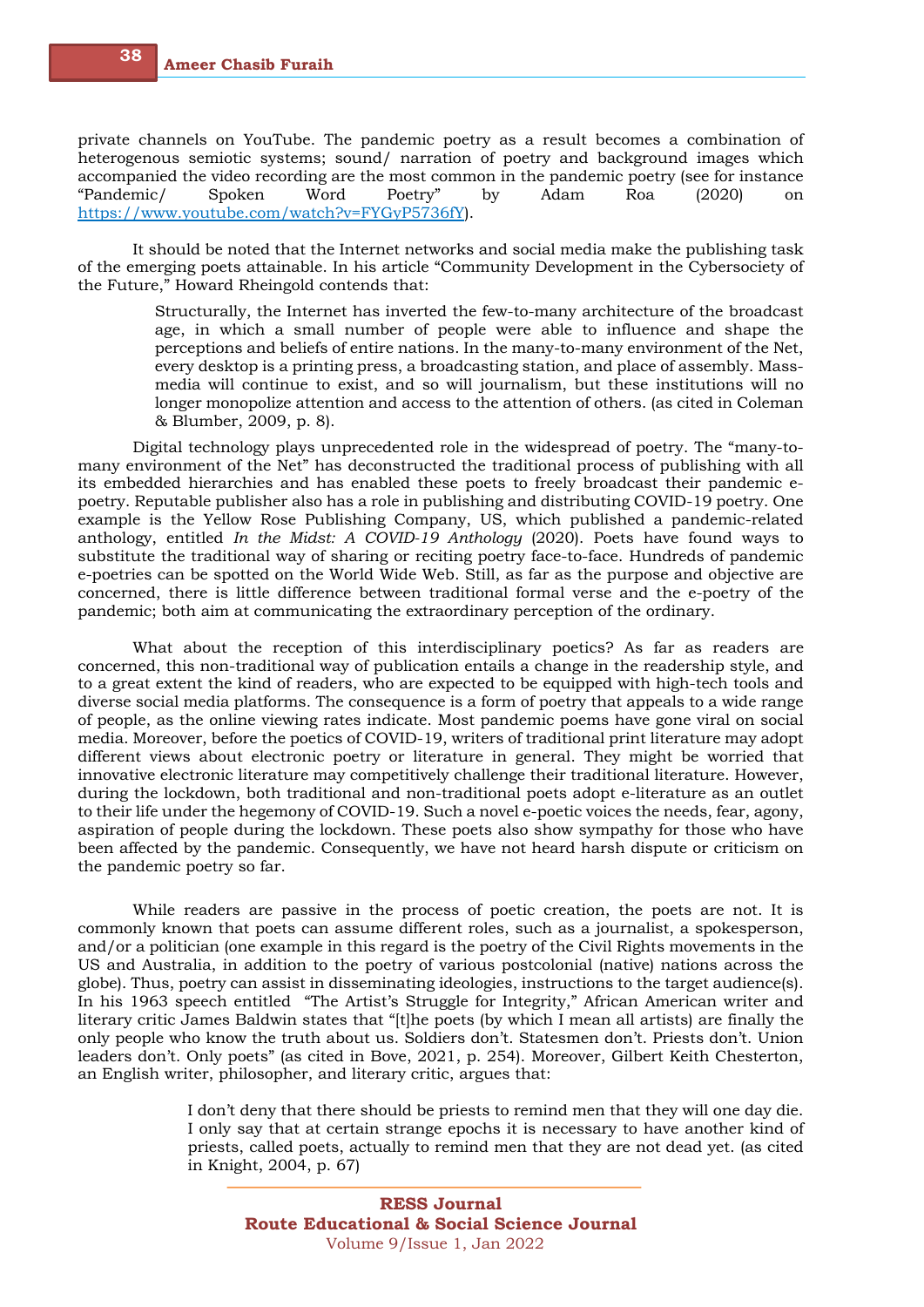In addition to the fact that, throughout ages, poetry has been utilized in sustaining cultures and traditions, it also can play a crucial role in raising social and/or political awareness among people especially in hard times and in (socio-political, international) conflicts. Such a role can be seen noticeable in the time of the pandemic, as I will discuss below.

The poets who have tackled the pandemic in their writings have recently come to the fore because many "people all over the world are turning to poetry in response to the pandemic" (Riechers, 2020, p. 1). This is because poetry is commonly known for its potential clearly in expressing overwhelming emotions. This social role of poetry during this time can be seen as an extension to the various roles that poets can play throughout ages. For example, poets on Instagram ( $\hat{a}$  t t o c) are committed to support charitable health organizations who have been fighting COVID-19.

While people are sheltering indoors all over the world recently, poets have decided to remain creative (in-door) and began writing coronavirus-inspired poems. The recent publication of the anthology entitled *POETRY in the TIME of CORONAVIRUS: The Anthology3* (31 March 2020) is indicative of this fact. As one poet puts it, "[w]e have a deep need for richness, sweetness, especially when everything is falling apart" (ARTery, 2020, n.p.). Inspiration for writing Covid-19-related-poetry seems to be obvious all over the world. People are re-strengthening their belief in the necessity and vitality of poetry, among other literary genres, particularly at the current time, when most things appear alarmingly "falling apart." Poetry has been an outlet for people to distil their current experience; they share their writings, to pass ideas, or to comfort one another. Most poets have realized that one way to protect the most vulnerable individuals from being infected by COVID-19 is to encourage them to support each other by standing apart, maintaining social distancing measures, and follow the globally agreed upon preventative advices, notable among them is to stay home. As poet Charles Coe puts it in "Love In The Time Of Corona": *"In these days of fever and fear/ we keep our distance, resist/ the timeless call of flesh to flesh"* (Coe, 2020, n.p.). This poetry also has sustained hope for salvation: "Artists are an empathic link between hope and/ the outside world" (From "Hope Matters" by acclaimed Indigenous Canadian poet Lee Maracle, 2020, n.p.). It seems that through sustaining hope, humanity's ability to defeat the pandemic will be boosted.

First and foremost, emerging-poets have played a significant role in the time of the pandemic, though they did not expect such popularity when they first posted their COVID-19 poems. This is because poetry in general has a last-long potentiality of offering an influential incitement to understanding that handwriting and/or sometime visual media could not offer. For instance, the young Londoner girl poet Sophie Cooper penned a touching poem entitled "To the NHS Heroes", which is dedicated for the National Health Service (NHS) workers, caring for COVID-19 patients:

*………………………………………*

*They are leaving their families with a hug and a kiss, To save the world from the coronavirus.*

*These are the heroes, the heroes of the NHS, They're risking their lives with tears in their eyes, They're tired and hungry and praying and hoping that one day this will end.*

*With gloves on their hands and masks on their faces, These NHS heroes are angels sent to save us.*

*We thank you for your love and care,*

Capitalization original.<sup>3</sup>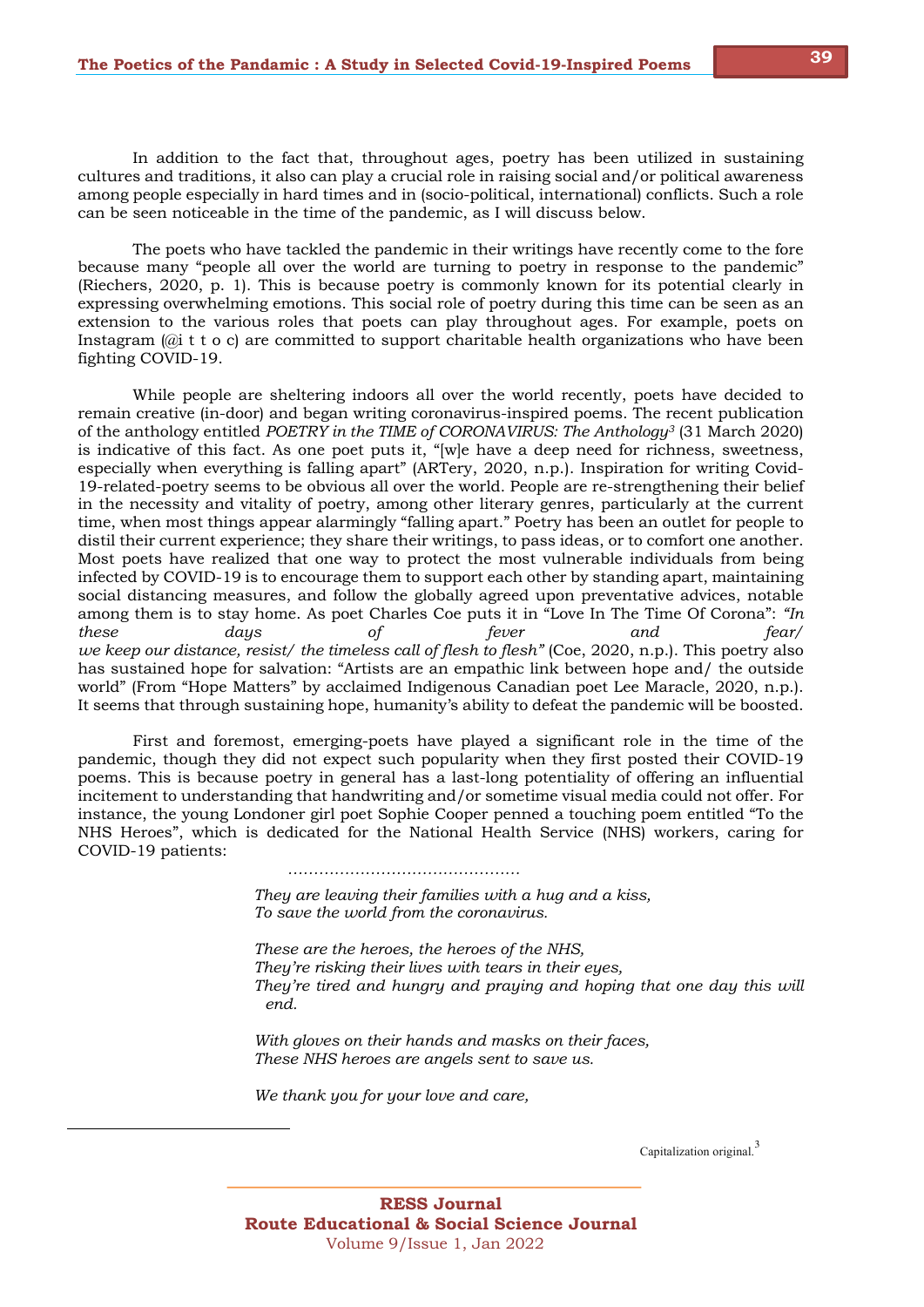*In this scary time we all share, The whole world claps their hands, To you with a big cheer.*

*Thank you! (Cooper, 2020, n.p.)*

Although the poem reflects the heart-breaking experience of the medical staff, particularly those of the NHS (National Health Service) of England, it can also be generalized to represent the situation of all the medics across the globe. Here, the NHS workers subordinate their personal life, "leaving their families," for one (inter-) national noble aim or purpose, namely the salvation of humanity: "To save the world from the coronavirus." The NHS workers, who has been fighting at the front lines, are much valued as the "heroes" and "angles sent to save us." They are risking their lives, fighting a submicroscopic infectious agent, and supplying medical care for patients with positive COVID-19 on daily basis. Thus, the whole world is indebted for their brave task: "The whole world claps their hands, / To you with a big cheer./ Thank you!". The description of the outward appearance of NHS workers, 'With gloves on their hands and masks on their faces,' can be seen as an attempt to raise awareness among people in England, and elsewhere, of the importance of following strict preventive measures by wearing these disposable gloves and masks to avoid COVID-19. The poem marks with a simplicity of diction and high emotive tone that fit the current pandemic situation.

From the other side of the Atlantic Ocean, Kitty O'Meara, a retired teacher from Lake Mills, a city in Jefferson County, Wisconsin, United States, is one of those who posted a poem about COVID-19. Entitled "In the Time of Pandemic," the poem has enthusiastically been received by many people across the globe. The translation of this poem to different languages is a telling indication to its popularity beyond the borders of the United States. On March 30, 2020, O'Meara wrote in her blog *The Daily Round*:

> Many people have taken the time and effort to translate the poem into their own beautiful languages, and I am so grateful for that. Forgive me if I have neglected to share a creative endeavor that was offered to me; please share it in the comments! (O'Meara, 2020, n.p.)

The poem was even turned into a song by Katie Smith and the video was sent to O'Meara (see O'Meara's *The Daily Round* Blog, "Gifts" March 30, 2020). In a video posted online, this poem was read aloud by Deepak Chopra, an Indian-born American author and alternative-medicine advocate. Shortly after, the poem had struck a nerve as Oprah Magazine was declaring O'Meara "the poet laureate of the pandemic" (as cited Riechers, 2020, n.p.).

O'Meara's poem went viral through a prism of social media remixes. It first appeared on Facebook, and then on Instagram, YouTube and reposted heavily on Twitter. Of this poem, O'Meara in an interview says, "[i]t was just a post on Facebook. I don't know that I even considered it a poem…. You know, it was just a way of offering some comfort to my friends and myself" (as cited in Riechers, 2020, n.p.). Sharing the poem through various platforms creates a socio-poetic, interdisciplinary networks of poets, poetry-fans, artists, singers. Therefore, this poem plays a significant role in connecting people globally. People are moved by this poem as their sharing and/ or translation zeal on various social media platforms indicate. But why or what is in this poem that stimulates such an unprecedented sharing and popularity? It can be claimed that people have realised that the pandemic may give them new perspectives to look at their life. And this may give their lives more meanings. O'Meara's poem participated in presenting these new meanings to people. **The poem,** "In the Time of Pandemic," **reads:**

> *And the people stayed home. And read books, and listened, and rested, and exercised, and made art, and played games, and learned new ways of being, and were still. And listened more deeply. Some meditated, some prayed,*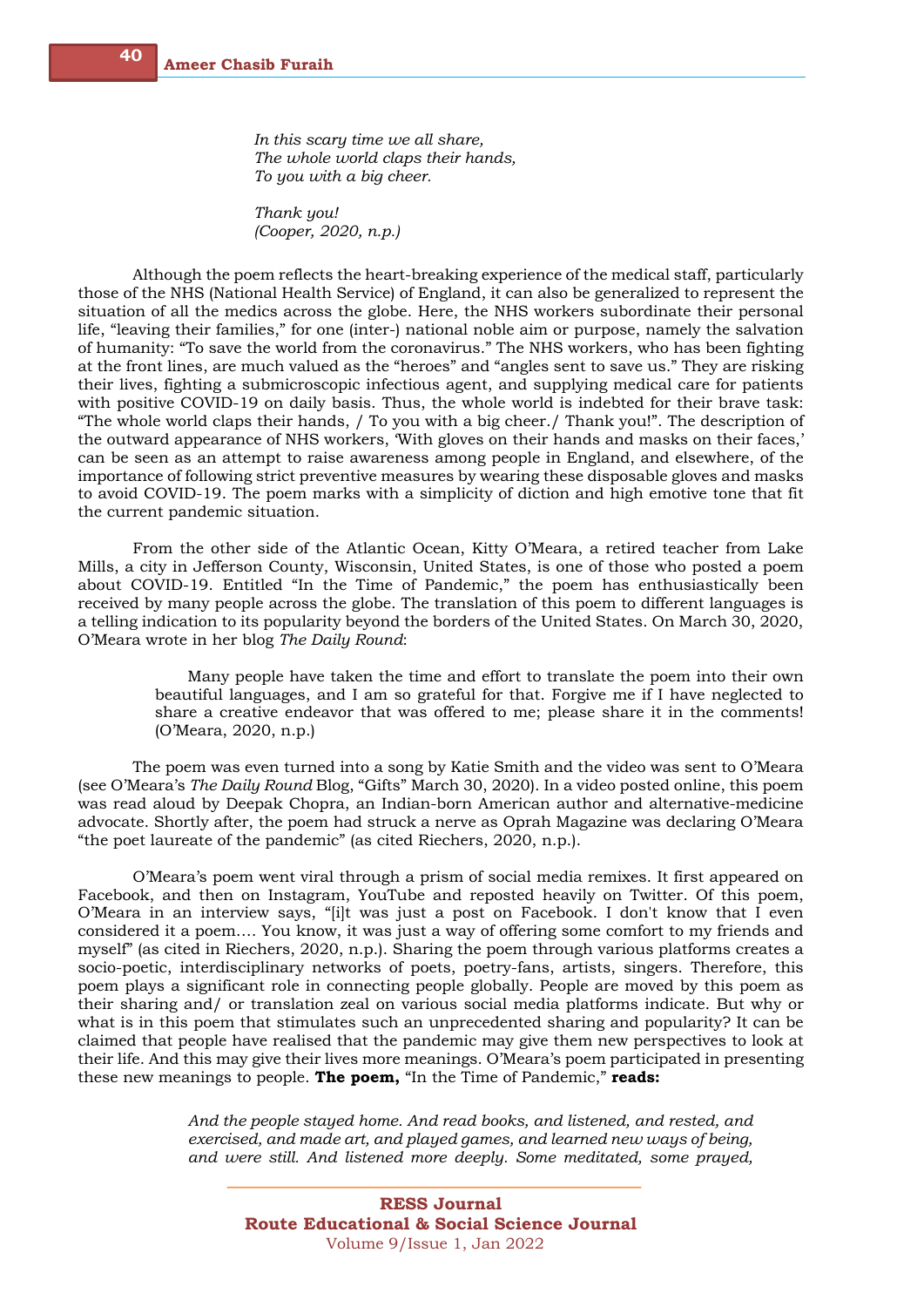*some danced. Some met their shadows. And the people began to think differently.*

*And the people healed. And, in the absence of people living in ignorant, dangerous, mindless, and heartless ways, the earth began to heal. And when the danger passed, and the people joined together again, they grieved their losses, and made new choices, and dreamed new images, and created new ways to live and heal the earth fully, as they had been healed. (O'Meara, 2020, n.p.)*

The poem's significant lays in its imagistic depiction of people's life during the lockdown. It represents, for example, the spiritual impact of social distancing on people. *It begins with the conjunction 'and' which gives the impression that the poem is telling an ongoing story (event) that people are living in, a story whose untold part is familiar to the readers(s)/ audience of this poem. Thus, it focuses on the aftermath of COVID-19, and* how it leads to a profound change in the life style of people all over the world. *People are being engaged in alternative in-door recreational activities such as "read[ing] books," listening to music, exercising, making art, playing games and the like. This is to resist day-to-day monotony caused by the partial and/or inclusive curfew imposed officially by governments.* They created their own pseudo-world where they try to practice or compensate what they used to before COVID-19.

The poem touches on a very significant issue that the whole world realized in the aftermath of COVID-19, namely the novel way to look at life: "*the people began to think differently." People have begun reassessing their style of life, reactivating their social and familial ties. In a broader sense, COVID-19 has an indirect, positive impact on the planet: "… the earth began to heal." This ecopoetic note is indicative to the fact that almost all sources of pollution, especially those in the developing and developed countries, that badly affected the universe have been diminished during the locked down.* This ecopoetic note also goes in accordance with the perspective adopted by Shuar leader Maria Clara Sharupi Jua, who argues that 'what is happening is due to the human transgression of the laws of Nature which has caused instability in the harmony of life" (Sharupi Jua & Tomaselli, 2020, n.p., 'Interview'). *The poem ends up with an apocalyptic view,* a relative renewal in people's social perspective, reconsidering their life and their connections with "Others". It *foresees the aftermath of the pandemic and how culturally diverse people 'joined together / again', putting aside all man-made, xenophobic barriers that had segregated some people (or minorities) based on colour, race, culture, and/ or religion. As a result of this global social harmony, people will be healed and consequently the planet earth will be healed too: "… heal the earth fully, as they had been healed."*

O'Meara's poem, and its representation of some positive side effects resulted from COVID-19, has a parallel in the poem "Corona Speaking," by Amar Chandra Das from India. In the latter poem, the poet also touches on comparable personal and social transformation. Here, the personified COVID-19 is arguing with humanity through several rhetorical questions:

> *Will you not thank me for making you aware? Use mask, maintain proper hygiene – Defend humanity! Celebrate Life –*

> > *(Das, 2020, p. 1)*

Because of these positive side effects, COVOD-19 itself is given a poetic space in this poem where it protests the title "pandemic": "I am Corona, WHO has lauded me pandemic" (Das, 2020, p. 1).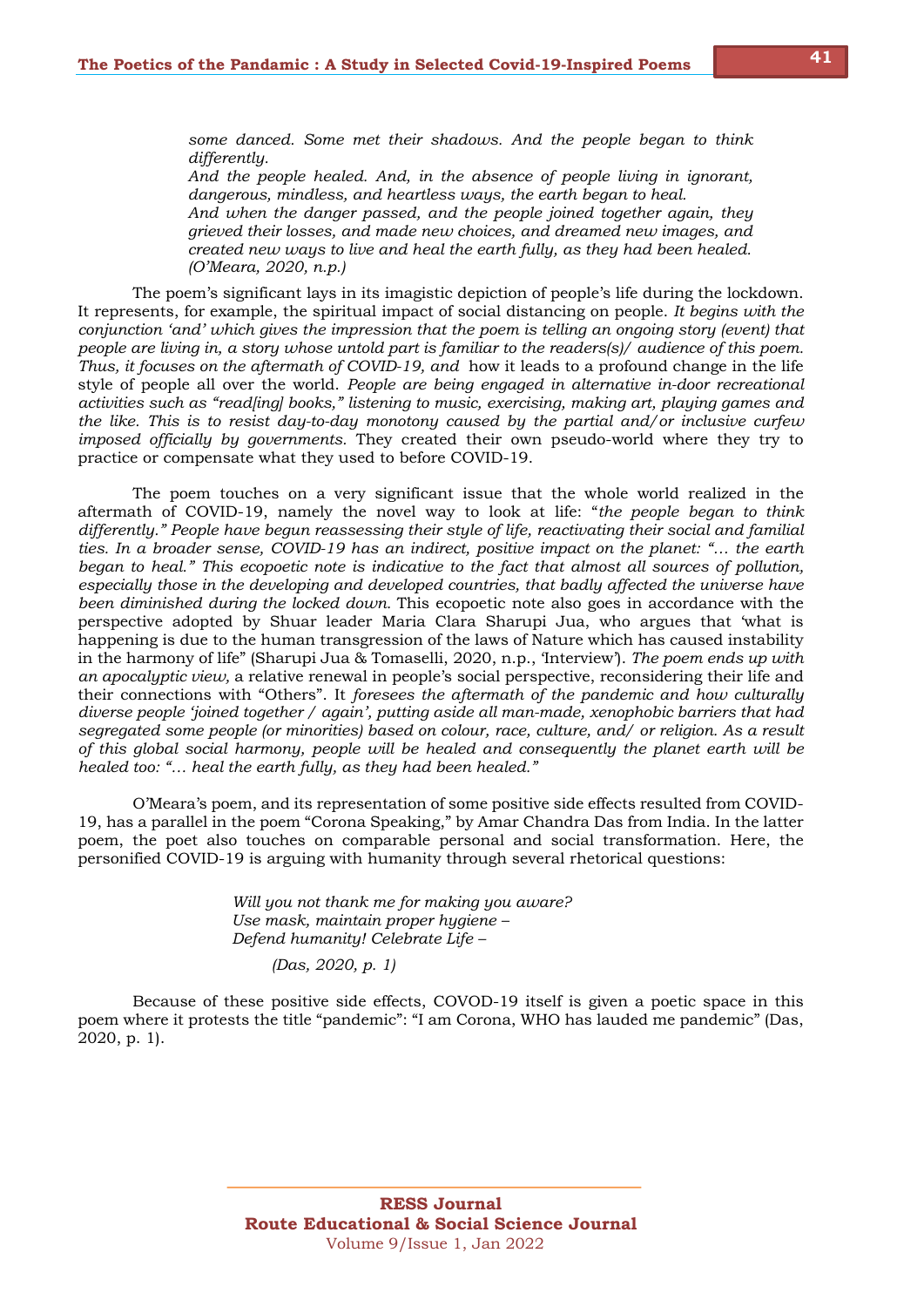Another example is from Saudi Arabia, where Malk Alouch writes the poem entitled "Be Hopeful!":

> *People call it Covid-19, Tiny, small and not be seen. Do and don't, but people want, To go, to leave, oh! Please don't. We sit, watching all the news, Waiting for one, the best to choose, The best medication, for generations. Be home! Wash your hands! Good advice, singing the bands. Because of Covid, we sit at home, Sharing thoughts, under the dome. Will it leave and even go? To Allah we pray, begging so. Virus becomes the long story, Virus stops even the lorry.*

*Countries all, try to make, What we all wish to take. Doctors could, find the clue, That's good, the sky's blue. People wait, hoping for, Let it be and even more! Children play having a dream, Shouting loud, the doctors seem! The last to write, the last to say, May Allah stop it today! (Alouch, 2020, p. 5)*

Unlike Cooper which describes the outward appearance of the NHS medics, Malk Alouch starts with a simple, but not simplistic, description of the virus itself. This description is not supported with scientific unfamiliar jargons related to the shape or the internal parts of the virus. It is a description that is familiar to all of us as we all know that COVID-19 is a "Tiny, small and not be seen." This is to make his message come across straightforwardly to the common people in the world, whether they are native speakers of English or for them English is a second or third language. Moreover, it is this microscopic creature that entails heavy restrictions, the 'Do and don't', on peoples across the globe. Later in the poem, the poet reflects on people's adapted style of life during the pandemic as they keep watching the news, expecting the one that may put an end for this manic killer through the invention of an effective COVID-19 vaccination, which is "The best medication, for generations." In addition to his trust that "Doctors" are capable of finding "the clue" to cure the patients inflected by the virus, he at the same time supplicates twice in this poem: "To Allah we pray, begging so. / […] The last to write, the last to say, /May Allah stop it today!". This prayer is a culturally imputed episode as the poet reflects his religious culture of Islam. This vividly reflects the authenticity of each of the selected poems in this study.

Nigerian poet Onipede Festus Moses' "Like a Wildfire" is interesting since it politicizes COVID-19. Moses presents a social criticism and attacks established hierarchy:

> ……………………………………… *Like joke it spreads like a wildfire the rich are dying of the pandemic in their empire their deaths, a dilemma to the poor the poor are dying of starvation when their diet is not pure*

*Like joke it spreads like a wildfire the jargons of self-isolation, quarantine, social distance; all for prescribed health precaution and* 

> **RESS Journal Route Educational & Social Science Journal** Volume 9/Issue 1, Jan 2022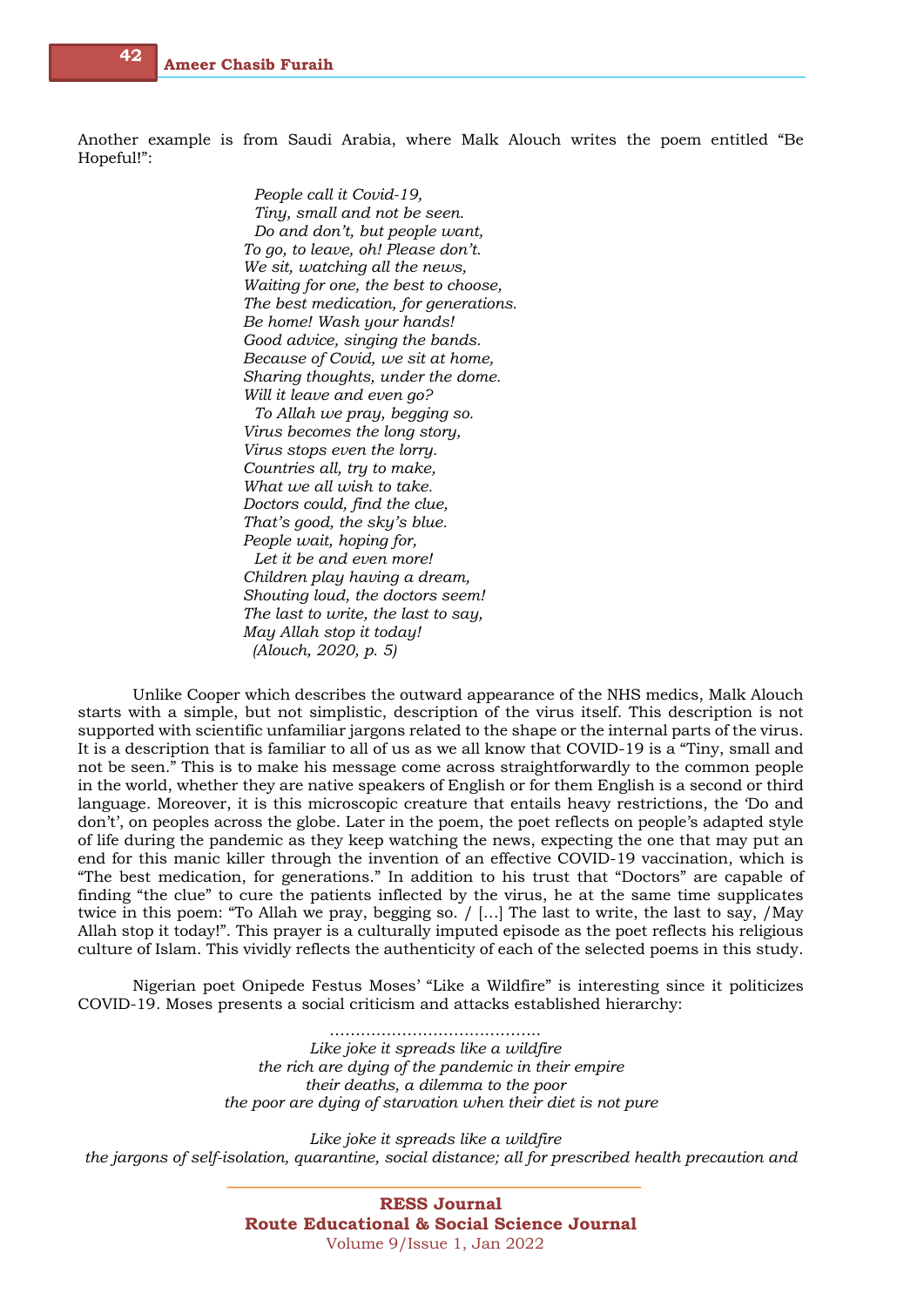*resistance. Yet people are dying; yet people are starving; covid-19 We are all contracting; God! We need you now for our healing! …………………………………………*

## *(Moses, 2020, p. 8)*

Moses, like other poets who writes pandemic poetry, stresses on the sudden, global spread of COVID-19. The rapid spread of the virus is compared to a brutal and a swift spread of a 'wildfire," which thoughtlessly burns everything in its way. For the poet, COVID-19 is like a "wildfire," which indiscriminately attacks everyone, regardless of race, culture, color of skin, and social status. As Maria Clara Sharupi Jua reminds us, during the pandemic lockdown, "I recognised that borders, social classes, powerful governments and developing countries do not exist anymore" (Sharupi Jua & Tomaselli, 2020, n.p., "Interview"). Therefore, not only the poor have been facing death, but also "the rich are dying of the pandemic in their empire". As if the poem is presented as an anti-thesis to the lifelong thesis of class distinction and social discrimination. This Marxist position seems relevant to the poet's socio-political and cultural backgrounds. As a Nigerian poet and individual, he must have been acquainted with the long history of African enslavement in the so-called New World as well as their socio-political, cultural discrimination in the post-Civil War and "emancipation" periods. It should be noted that here I am not conflating the history of Nigerian people and that of African descents peoples in the US. The poem therefore implicitly seems to reflect the situation of 'Black' people globally. Moreover, the phrase "the poor" in this poem could also be generalized to include all the poor people across the globe, White, Black, and/ or other minorities poor people: "the poor are dying of starvation when their diet is not pure." The lockdown just doubles their suffering as it leads to an economic depression which is dramatically boosted. During the lockdown, the change in workstyle resulted in the comprehensive computerization of most professions. Thus, professions have become suitable or doable only for those who are well-equipped and well-trained in high-tech tools. This is one reason behind the starvation of the poor during the lockdown. As is the case with Malk Alouch's poem, here the poet ends up the poem with a supplication for 'God' for help and support during these tough circumstances: "God! We need you now for our healing!"

What about Indigenous peoples' response to the pandemic? First Nations peoples are among those who have been deeply influenced by the lockdown. Outdoor gatherings, ceremonies and cultural shows have been at the core of their postcolonial culture. They aim not only to keep their socio-cultural and familial ties sturdy, but also to confirm the continuity of their race and cultures in the face of brutal post-colonialial, de-cultural policies4.

In addition to the outdoor rituals and activities, many Indigenous peoples have also been poetically creative in staying physically distanced during the pandemic: "We thought we would have to shut down shows, but I just found a new way to do it," Indigenous Canadian artist and poet Kevin Wesaquate said. "I've been pushing for an online poetry slam for a few

<sup>&</sup>lt;sup>4</sup> Despite the lockdown, some Indigenous peoples have decided to continue with their rituals and ceremonies. One example is Canadian Saskatchewan people, who continued with their "sun-dance ceremony last weekend [i.e. May 7, 2020]. Organizers said they worried important traditions were being pushed back underground" (Malone, 2020, n.p.). However, Scott Moe, the 15th and current premier of Saskatchewan, warns that "[n]o one should be exempt from these health orders because, quite frankly, no one is exempt from the virus" (Malone 2020: n.p.). This ban can be seen as a reminiscent to the Canadian federal ban on Indigenous ceremonies and potlatches which began in 1884 and lasted until the 1950s. Of this institutionalized racism and bigotry, Marc Miller, who is currently serving as Minister of Indigenous Services in the Federal Cabinet, said that banning sacred ceremonies is a "dark stain" on the country's history. Canadian Prime Minster Justin Trudeau proclaims that "Indigenous community leaders know what needs to be done to keep people safe" (Malone, 2020, n.p.). This, however, cannot be generalized as a representation of all First Nations peoples' situation across the globe. Regarding the Institutionalized racism, Tyson (2006) argues that it "refers to the incorporation of racist policies and practices in the institutions by which a society operates: for example, education; federal, state, and local governments; the law, both in terms of what is written on the books and how it is implemented by the courts and by police officials; health care, which can be racially biased in everything from the allocation of research dollars to the location of hospitals to the treatment of individual patients; and the corporate world, which often practices racial discrimination in its hiring and promotion despite whatever equal‐opportunity policies it officially claims to have." (p. 361).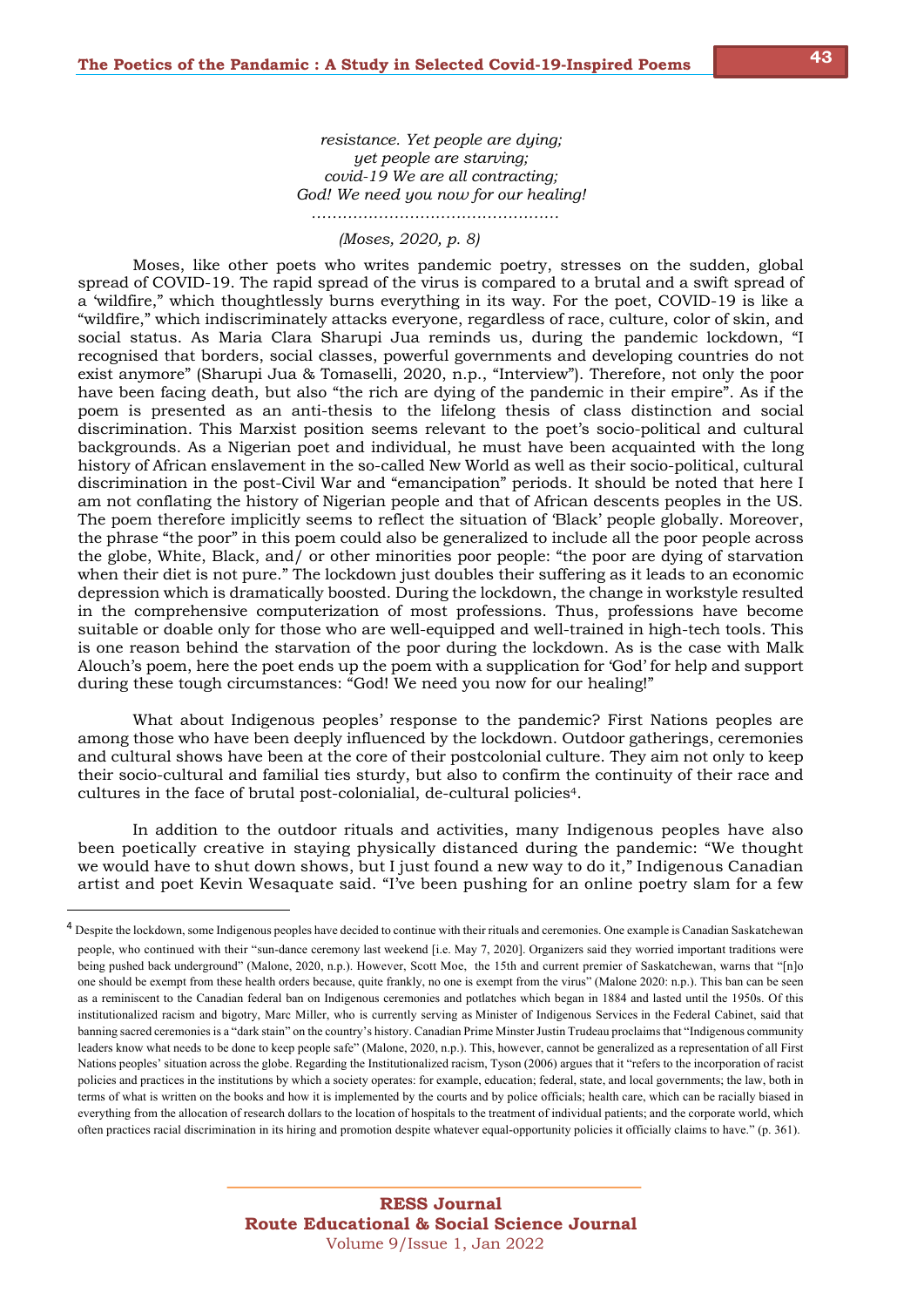years now and the timing was right to do it now" (as cited in Vocke, 2020, n.p.). The poem "We Carry the Last Century," by Denise K. Lajimodiere, from North Dakota, US, is an example of First Nations people's response to COVID-19:

> *My father's mother died in the flu pandemic of 1918. I know little about her, As a child she survived Indian wars, treaties, starvation, forced to live on a newly formed reservation.*

*Now, a hundred years later, I tell my grandchildren my grandmother died in the flu epidemic. I wonder if I will survive this new pandemic. (Lajimodiere, 2020, n.p.)*

In this poem, the poet not only talks about the impact of COVID-19 upon her and her people, but also compares the 21st century pandemic to that of the early 20th century which took her grandmother's life. The poet wonders whether her grandmother follows similar preventive health procedures as the ones currently proposed by the health sectors across the globe: "Did she wear a mask? / […] Was she afraid/ as death closed in?" (Lajimodiere, 2020, n.p.). The first stanza goes beyond the mere response of one's grandmother's death. The poet exploits her pandemic poetry to reflect on several socio-political issues related to her family ("My father's mother") in particular, and her Indigenous, colonized people in general. She discusses the sociopolitical and cultural circumstances that her peoples experienced during the American Frontier Wars (or the "Indian wars") which took place between the 17<sup>th</sup> century and the early 20<sup>th</sup> century. The poem thus has a vivid political criticism. The poet tells us that her people were politically oppressed and suffered from imposed de-cultural policies as they were "forced to live on a newly/ formed reservation." But her mother could not survive the 'flu pandemic'. The poet wonders if she would face similar fate as that of her grandmother, and that her grandsons will report her death to the coming generation: 'Will my grandchildren say/ My grandmother died during/ the 2020 Covid pandemic?' (Lajimodiere, 2020, n.p.). This pessimistic conclusion seems to be inspired by the frustrated socio-political circumstances that Indigenous peoples in the US have been experienced. To sum up, "We Carry the Last Century" is not purely a pandemic poem, but also a politicized and historicized interdisciplinary poem, which can also be seen as a representation of the socio-political situation of many Indigenous peoples across the globe.

# **CONCLUSION**

The paper examines selective pandemic poems by poets from different nationalities, cultures, races, religions and social backgrounds (Indigenous and non-Indigenous) who have responded to the pandemic. The paper demonstrates the effective role poetry has been, and still is, playing in the time of the pandemic, namely raising awareness about COVID-19, besides promoting protective measures to keep people immune. This poetry has effectively collaborated with governments, NGOs, universities, and other influential institutions to combat the pandemic. It attempts to reactivate people's hope and resilience in facing such a tough time.

On the local level, as in the case with Cooper's 'To the NHS Heroes', the pandemic poetry reflects a simple, but not simplistic, observation of urbanized life during the lockdown. This poetry has also participated in reflecting the global socio-political situation that has initiated during the spread of COVID-19. For instance, by supporting the global 'Stay-Home' campaign, the poems selected here have crossed the boundaries of the local to the transnational audience,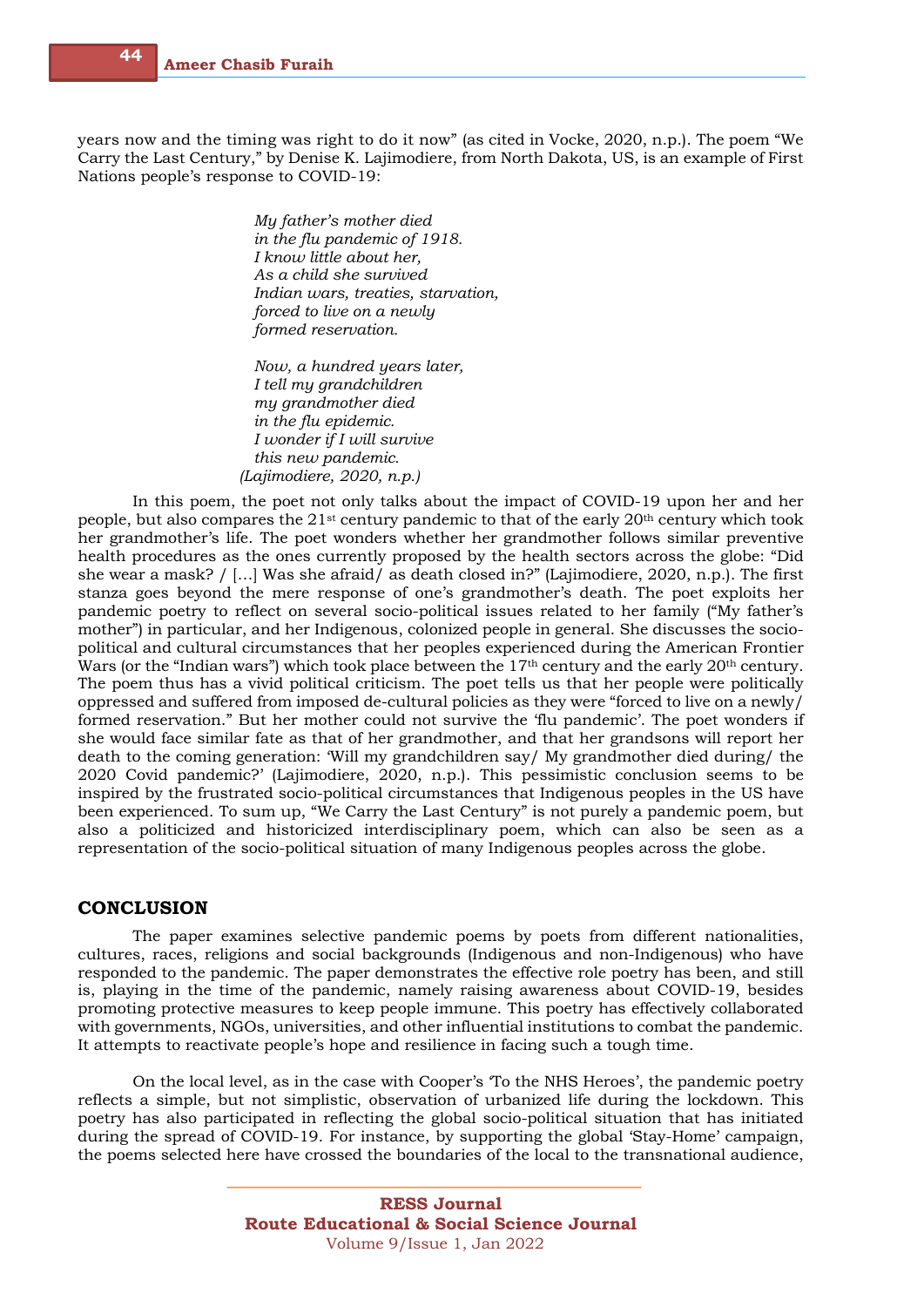and have transcended differences based on ethnicity, nationality, color, and culture. This poetry unites people in an almost unprecedent way against one common microscopic enemy, which blindly attaching "rich and poor" peoples across the globe. In other words, the pandemic poetry has functioned as a cross-cultural bridge that connects peoples from diverse ethnicities, nationalities, and cultures on the same ground, to fight a common microscopic killer. What has enabled such a (trans)-national poetic connection is the digitization of this pandemic poetry. This has been achieved using computers, Internet, and various social media platforms as tools to publish and widespread the content the pandemic poems. The digitalization of the pandemic poetry is resulted in a distinctive interdisciplinary poetics that combines heterogenous semiotic systems; sound/ narration of poetry and background images which accompanied the video recording are the most common in the pandemic poetry. Furthermore, the pandemic poems transcend the established lines between genres to the extent that we have discussed in this article examples of politicized, historicized, and culturally saturated pandemic poems.

This kind of e-poetry is idiosyncratic in form and in content. It is not a purely traditional paper-based poetry, published in traditional publishing houses and distributed in libraries, online, or in other commercial venues. It is written and publish individually through various social media platforms, though there have been many pandemic anthologies published and promoted online (through www.amazon.com, for instance). The response of people to this kind of poetry is a telling indication that its content has been close to the public test. However, it should be noted that although all the poets selected in this study deal with the theme of COVID-19 and its impact on the personal, social, and cultural life of Indigenous and non-Indigenous peoples across the globe, yet these poets are not a replica of each other. Each has his or her own distinctive, authentic poetic voice.

### **Biographical Statement: Ameer Chasib Furaih**

Dr. Ameer Chasib Furaih graduated from Griffith University, School of Humanities, Australia, in 2019. I am currently teaching at Baghdad University, College of Education (Ibn Rushd), English Department. Prior to Griffith, I received a master degree in Modern American Poetry from University of Baghdad, College of Education (Ibn-Rushd) in 2008, and joined the English Department in 2010. My current research primarily investigates the poetry of Aboriginal Australian and the African American poetry during the Civil Rights era and beyond.

## **ACKNOWLEDGEMENTS**

The author would like to thank my family members, my wife, for their non-stop support and encouragement during the writing of this paper.

## **REFERENCES**

Alouch, Malek. (2020). "Be Hopeful." In In R. S. Regin Silvest and Malini Ganapathy (Eds.), *Covid-19 pandemic poems*, Vol. III. Kanyakumari, Tamilnadu, India: Cape Comorin Publisher, p. 5.

ARTery, The. (2020). "Poetry In the time of Coronavirus". *Wbur*. https://www.wbur.org/artery/2020/04/21/poetry-in-the-time-of-coronavirus

Bove, Paul, A. (2021). *Love's shadow*. Cambridge, US: Harvard University Press

Coe, Charles. (2020). "Love In The Time Of Corona". Multiplicity: *A nonfiction literary magazine*. https://multiplicitymagazine.com/four-poems-charles-coe/ - corona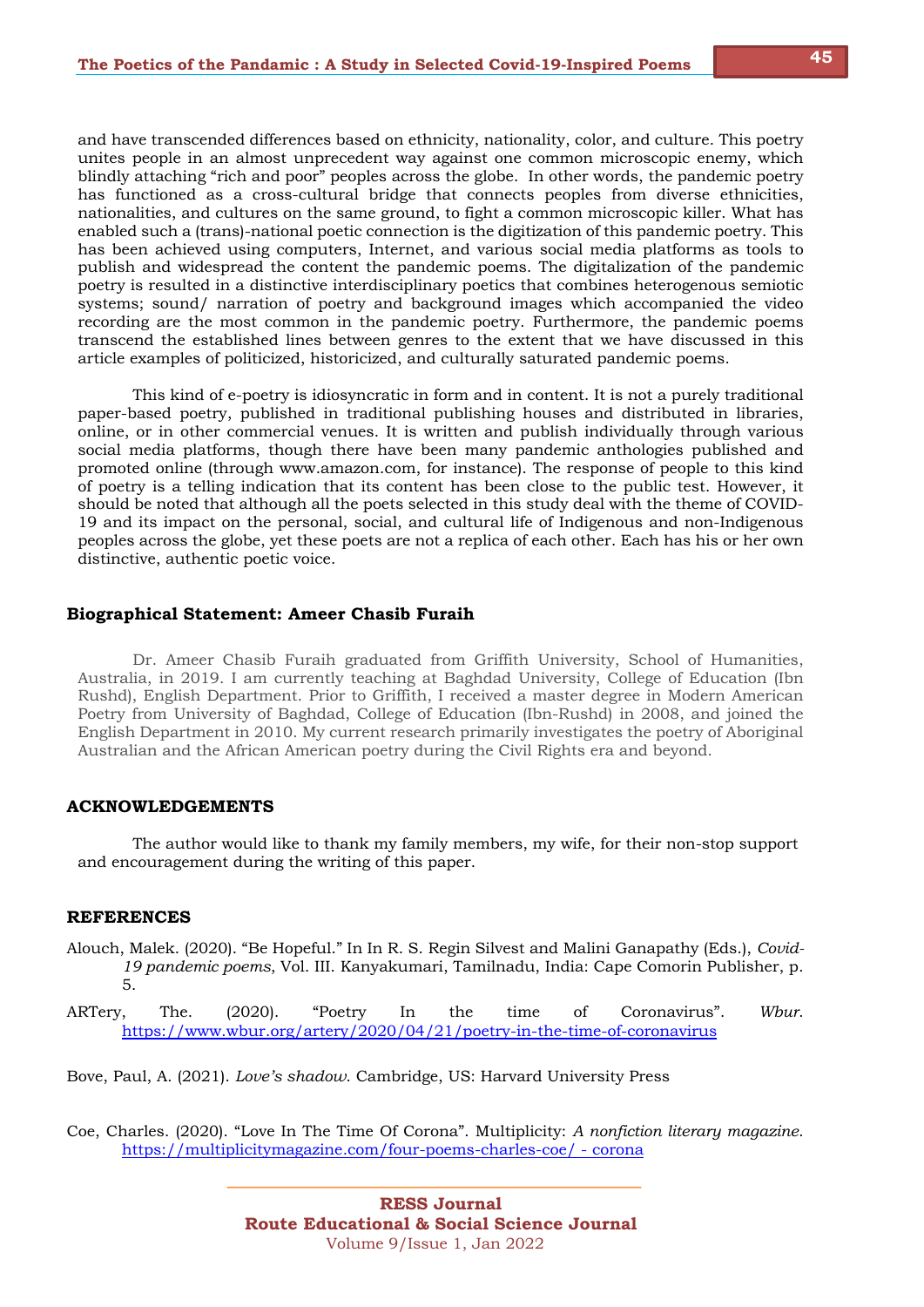- Coleman, Stephen, and Jay G. Blumber. (2009). *The internet and democratic citizenship: Theory, practice, and policy.* New York, NY, USA: Cambridge University Press
- Cooper, Sophie. (2020). "To the NHS Heroes". *NHS Barts Health.* https://www.bartshealth.nhs.uk/news/girl-pens-heartfelt-poem-for-nhs-workers-7847
- Cudden, J. A. (Ed.). (2013). *A dictionary of literary terms and literary theory*. West Sussex, UK: A John Wiley & Sons, Ltd., Publication
- Cuddy, G. A. (2020). *Poetry in the time of Coronavirus: The anthology.* https://www.amazon.com/POETRY-TIME-CORONAVIRUS-Poets-World/dp/B086PV3KXG
- Das, Amar Chandra. (2020). "Corona Speaking". In In R. S. Regin Silvest and John Charles Ryan (Eds.), *Covid-19 pandemic poems*, Vol. I. Kanyakumari, Tamilnadu, India: Cape Comorin Publisher, p. 13.
- Hughes, Janette. (2007). "Poetry: A powerful medium for literacy and technology development". https://www.researchgate.net/publication/239603797\_Poetry\_A\_Powerful\_Medium\_for\_ Literacy and Technology Development/stats
- Hyman, Ramona L. (2020). "COVID 19: A Poetic Prayer". https://www.researchgate.net/publication/340663403\_COVID\_19\_A\_Poetic\_Prayer
- Knight, Mark. (2004). *Chesterton and evil*. New York, NY, USA: Fordham University Press
- Lajimodiere, Denise K. (2020). "We Carry the Last Century". https://www.mitchellrepublic.com/indigenous-impacts/6652136-An-original-poem-We-Carry-the-Last-Century
- Last, John. M (Ed.). (2001). *A Dictionary of epidemiology* (4th ed.). New York, NY, USA: Oxford University Press
- Malone, Kelly Geraldine. (2020). Mixed messages: Ottawa, Moe differ on Indigenous ceremonies during Pandemic. file:///Users/ameerfuraih/Documents/Reseach ideas and planning for publishing articles/COVID-19 Cairo conference/Reading/Mixed messages: Ottawa, Moe differ on Indigenous ceremonies during pandemic | 650 CKOM.webarchive
- Maracle, Lee. (2020). "Hope Matters" A Poem for Today's Pandemic Crisis and Much More: A Celebration of Poems by a Acclaimed Indigenous Canadian Poet and Mum, Lee Maracle, and her Daughters, Columpa Bobb and Tania Carter. http://www.recoveringwords.com/site/hope-matters-a-poem-for-todays-pandemic-crisisand-much-more-a-celebration-of-poems-by-a-acclaimed-indigenous-canadian-poet-andmum-lee-maracle-and-her-daughters-columpa-bobb-and-tania-carter